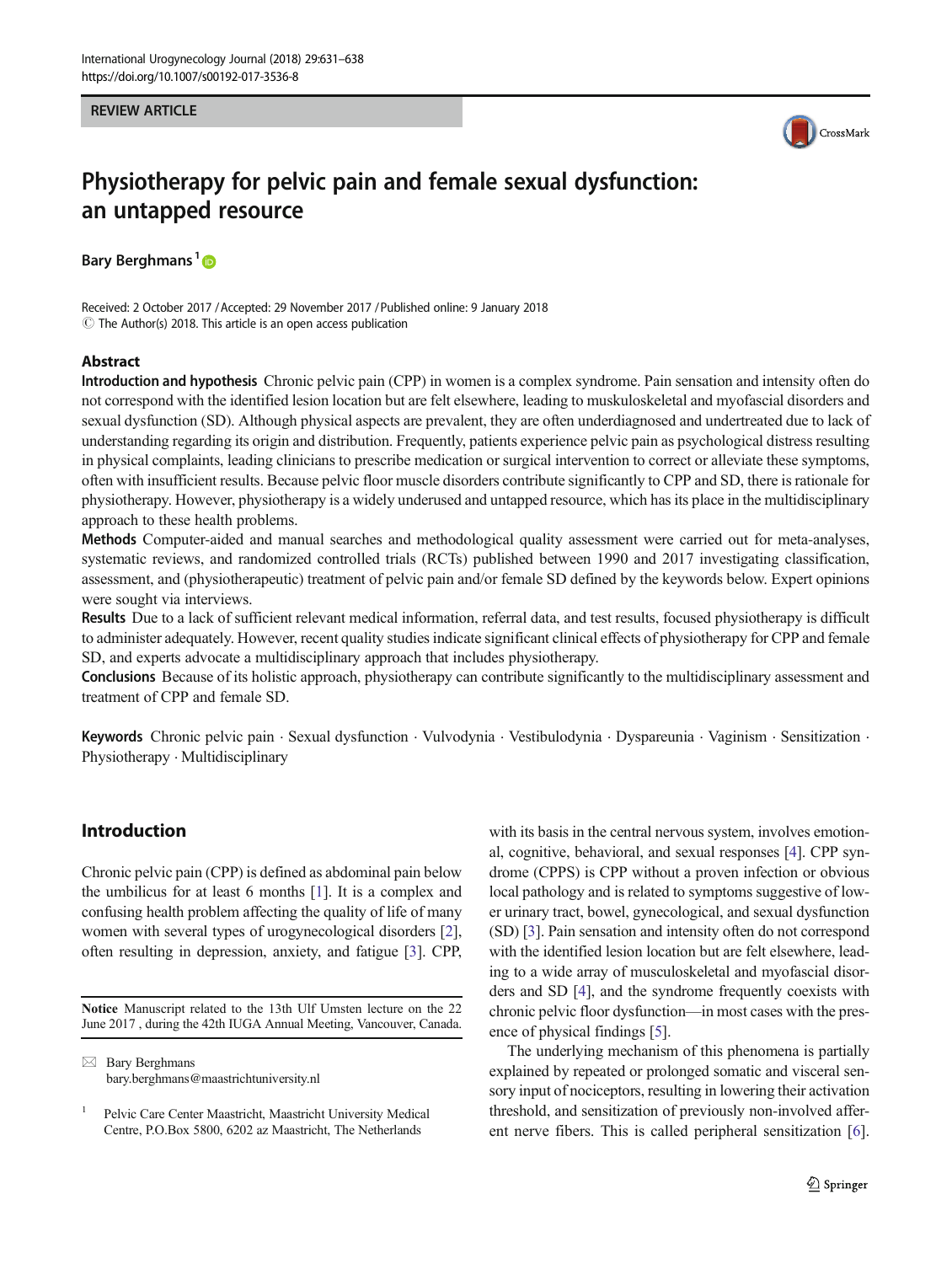Initially, functionally "silent" fibers may be activated after being sufficiently sensitized by exciting stimuli, increasing the excitability of nociceptors [[7\]](#page-6-0). Electrical impulses initiate neurotransmitter release from central terminals in nociceptors that propagate the signal across synapses to dorsal-horn neurons. Greater stimulus intensities are associated with greater release of neuropeptides, including substance P, from central terminals of C fibers. This mechanism generates a greater postsynaptic response. The intense afferent bombardment of noxious information through viscerosomatic convergence, and ongoing somatosensorial input from muscle and skin at the dorsal horn of a segment in the spinal cord, leads to central sensitization perceived in the brain as prolonged, intense pain [\[4](#page-6-0)]. With central sensitization initiation, amplification, and perpetuation of pain, perception becomes manifest as allodynia, hyperalgesia, and referred pain.

Convergence of neural inputs often hinders precise localization and discrimination of sensory information. It also forms the basis for referred pain and explains why visceral pathologies are commonly felt as pain in somatic structures innervated by the same spinal segment [pelvic floor muscles (PFM), in particular]. Furthermore, since visceral afferent fibers terminate over several spinal segments above and below the segment level of input, referred pain may be present in areas remote from the affected visceral organ. This up-regulation of the sensory system further effects interneurons that connect to alpha and gamma motoneurons, leading to segmental overactivity of PFM, spasm, and contracture. This pelvic floor dysfunction and myofascial pain can then lead to SD, such as dyspareunia or vaginism, as the PFM tighten, becoming inflexible and incapable of accommodating penetration during intercourse.

Myofascial pain is an expression of dysfunction in the muscle and surrounding myofascial/connective tissue [\[7](#page-6-0)]. According to Simons et al. [\[8](#page-6-0)], myofascial pain has a lifetime prevalence of up to 85% in the general population. Nevertheless, physicians traditionally underdiagnose and often overlook this issue. The presence of myofascial trigger points (MTrPs) in the symptomatic region is a distinctive feature. MTrPs are small, palpable, hyperirritable nodules located on taut bands of skeletal muscle in an area of sustained contracture [\[9](#page-6-0)] and can be active or latent. Active points are spontaneously painful areas that do not require physical stimuli, whereas latent points are painful only upon physical palpation. Patterns of referred pain are often predictable and can be documented by anatomical mapping. MTrPs may also cause motor and autonomic disturbances, affecting the function of visceral organs [\[9\]](#page-6-0), are commonly found in many chronic pain conditions, and, when active, typically present as a regional pain syndrome [\[7](#page-6-0)].

Simons et al. [\[10](#page-6-0)] noted that in the pelvis, MTrPs can be found in the vagina, anorectum, urethra, pubic bone, vagina, coccyx, abdomen, lower back, and backside of thighs.

They may also refer pain from those areas back to the pelvic region, making myofascial pelvic pain difficult to localize [\[11\]](#page-6-0). Women with myofascial pelvic pain often demonstrate symptoms of dyspareunia, painful urination (dysuria), and difficulty in defecating (dyschezia), though these symptoms may be expressions of other, nonrelated, pelvic floor or pelvic viscera problems [[10\]](#page-6-0).

Pelvic-floor-related SD comprise vaginism, dyspareunia, and (chronic) pelvic pain. Many authors report that in patients with CPP and/or SD the role of the pelvic floor is of the utmost importance [\[12](#page-6-0)–[14\]](#page-6-0). In 57% of women with an overactive pelvic floor, dyspareunia has been reported and is felt to be secondary to stretching of shortened PFM, stimulation of painful regions and/or local adhesions, fibrosis, or organ dysfunction [[15](#page-6-0)]. Because pelvic pain following sexual activity is often sustained for up to 3 days [[16](#page-6-0)], these symptoms can have significant negative impact on the integrity of physical relationships and a woman's quality of life, inducing feelings of fear, anxiety, and depression [\[17](#page-7-0)]. Considering there is a clear and deep relationship between PFM disorders, CPPS, and female SD, one would expect that there is an important role for physiotherapy in these patients; in fact, however, the opposite is true. In relevant clinical practice, physiotherapy seems to be a widely underused strategy—an untapped resource—to decrease CPP and improve sexual function. In this paper, we hypothesize that physiotherapy has a place in the multidisciplinary treatment approach to women with CPPS and SD.

# Methods

To support our hypothesis, we conducted computer-aided and manual literature searches and methodological quality assessment of meta-analyses, systematic reviews, and randomized controlled trials (RCTs) published between 1990 and 2017 related to physiotherapeutic assessment and treatment of pelvic pain and/or female SD. Existing classification and models of assessment and interventions used by other relevant health care professionals were reviewed. Keywords defined were (chronic) pelvic pain, sexual dysfunction, vulvodynia, vestibulodynia, dyspareunia, vaginism, sensitization, physiotherapy, and multidisciplinary. Key-opinion leaders from gynecology, urology, sexology, and physiotherapy, all wellknown experts in the field, were interviewed about their opinion and clinical expertise.

# Results

The literature search revealed 109 studies; 32 met our criteria, of which there were no meta-analyses, 27 (systematic) reviews, and five RCTs.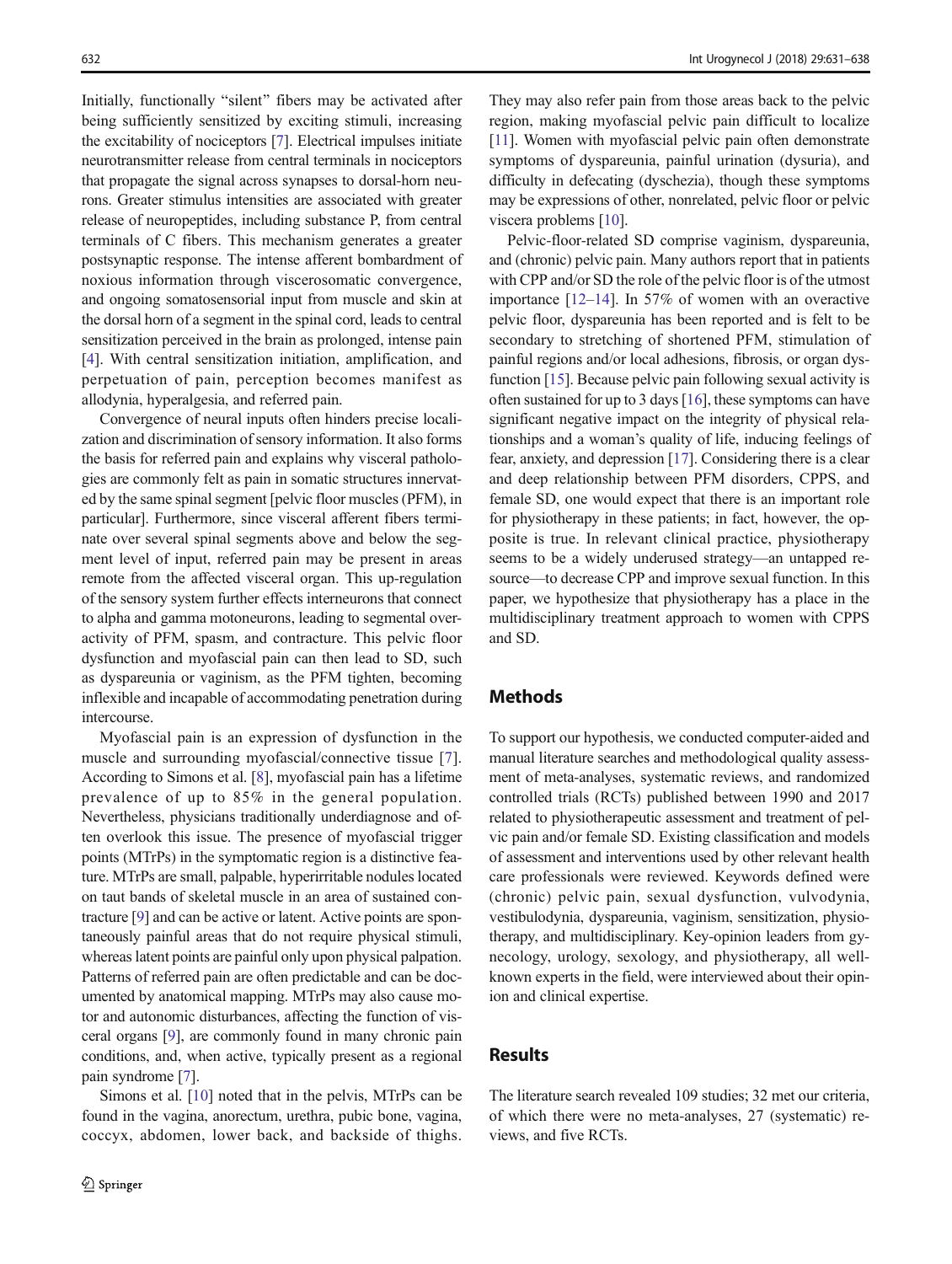#### Classifications and models

To more reliably diagnose female SD, we consulted the American Physiatric Association's (APA) Diagnostic and Statistical Manual of Mental Disorders 5 (DSM-V) of classified mental disorders with associated criteria [[1\]](#page-6-0). These classifications include psychogenic and organic causes of abnormal desire, arousal, orgasm, and sexual pain disorders based on physiologic and psychologic pathophysiology and includes a personal distress criterion for most diagnoses. Although the APA recognizes that female SD for many women is physically disconcerting [\[1](#page-6-0)], the DSM classifications are specifically limited to psychiatric disorders and are not intended to be used for evaluating or differentiating physical aspects of SD [[1\]](#page-6-0). Moreover, sexual disorders, such as dyspareunia and vaginism, are typically diagnosed independent of etiology, which may be largely or entirely physical in some instances.

Dyspareunia and vaginism are both in the spectrum of painful intercourse, the difference being a matter of severity [\[18\]](#page-7-0). The DSM V classification stresses that they are penetration disorders in that any form of vaginal penetration, such as with tampons, finger, vaginal dilators, gynecological examinations, and intercourse, are painful (dysparenuria and vaginism) or impossible (vaginism). These conditions are still often underdiagnosed and therefore inadequately treated despite affecting millions of women worldwide [\[19\]](#page-7-0). Moreover, psychiatrists and psychologists find it difficult to differentiate between dyspareunia and vaginism [[1\]](#page-6-0). The prevalence of dyspareunia and vaginism is about 8–16%, mostly involving diagnoses of vulvar vestibulitis or vulvodynia [\[20](#page-7-0)]. Other literature estimates the prevalence of female SD resulting from chronic pelvic and sexual pain to be 26% (range 7–58%) [[21\]](#page-7-0). Provoked vestibulodynia (PVD) is another common subtype of vulvodynia, affecting  $\sim$ 12% of women [[22](#page-7-0)]. Vaginism is reported to affect up to 21% of women <30 years [\[23](#page-7-0)], with an cumulative incidence of 10% of women unable to have sexual intercourse because of pain.

Gynecologists and related medical professionals frequently focus on assessment, evaluation, and treatment of peripheral manifestations and location of CPPS. Central sensitization and myofascial dysfunction are overlooked in many cases, probably due to lack of training in the assessment of myofascial dysfunction [[7\]](#page-6-0). Little more than one decade ago physiotherapy for pelvic pain and female SD was almost nonexistent, with few studies reporting on this subject. The well-known psychiatrist Rosemary Basson [[24](#page-7-0)] categorized the diagnosis and definition of major categories of women's SD and their management. Vaginism was defined as persisting or recurrent difficulties in allowing vaginal entry of any object, despite the woman's expressed wish to do so. The behavioral component was mentioned as the main source for management, without any reference to physiotherapy. For dyspareunia, the authors of that article suggested treatment with cyclic antidepressants, with or without pelvic muscle physiotherapy, without any further specification [[24\]](#page-7-0). Important work by this group introduced the concept of a circular response cycle in women, termed the female sexual response cycle [\[25](#page-7-0)]. Their research stated that: next to sufficient sexual stimuli and motivation, the women's state of mind, thought processes, beliefs, and emotions, might be the most important part of the sexual response cycle; the woman most likely would become more aroused and would desire sex more when in safe and secure surroundings and circumstances; and mentioned that anxiety or distraction because of pain or discomfort may limit the woman to be open or agree to having sex, which could hinder sexual arousal and desire. Therefore, in this cycle, there are not only psychological factors but physiological and physical factors that also play an important role. The question, then, is: Why did they relegate physiotherapy to a minor role in this cycle?"

There is a new, evolving model in which each individual is seen as a social–psychosomatic entity with an intricate and variable interaction of [physical factors](https://en.wikipedia.org/wiki/Biology) (genetic, phenotypically, biochemical, etc), [psychological factors](https://en.wikipedia.org/wiki/Psychology) (mood, personality, behavior, etc.), and [social factors](https://en.wikipedia.org/wiki/Interpersonal_relationship) (cultural, familial, socioeconomic, medical, etc.) [[26](#page-7-0)]. This recent biopsychosocial model applies to disciplines ranging from medicine to psychology to sociology; its novelty, acceptance, and prevalence vary across disciplines and cultures [[26](#page-7-0), [27\]](#page-7-0). However, this model is very useful for understanding and evaluating the complexity of pelvic pain and female SD, which are often multifactorial, requiring a multidisciplinary assessment and treatment approach.

So far, there has been a tendency to view pelvic pain, dyspareunia, and vaginism as psychological distress resulting in a form of somatic or physical symptoms, for which medication or surgical intervention is necessary. The medical doctor, psychiatrist, or psychologist often considers these symptoms to be initiated and/or perpetuated by emotional responses, such as anxiety and depression. With this in mind, and to answer the question of where physiotherapy fits in the sex response cycle, it is important to understand the rationale of and relationship between the medical International Classification of Diseases (ICD)-10, the APA's DSM V, and International Classification of Functions (ICF) guidelines for pelvic physiotherapy [\[28\]](#page-7-0).

Whereas medical doctors use the ICD-10 to code the diagnosis of pelvic pain and SD, and psychiatrists, psychologists, and sexologists use the DSM V to classify them, physiotherapists use the ICF (Table [1\)](#page-3-0) [[28](#page-7-0)].

Using the ICF, the physiotherapist tries to influence the consequences of pelvic pain and SD on three different levels: organ (impairment/disorder level, e.g., intravaginal pain at penetration), personal (disability level, e.g., inability to have intercourse), and social–societal (restriction of participation, e.g., avoidance of sexual relationship = behavioral consequence). Where as the DSM Vacts mainly on the psychological aspects of the personal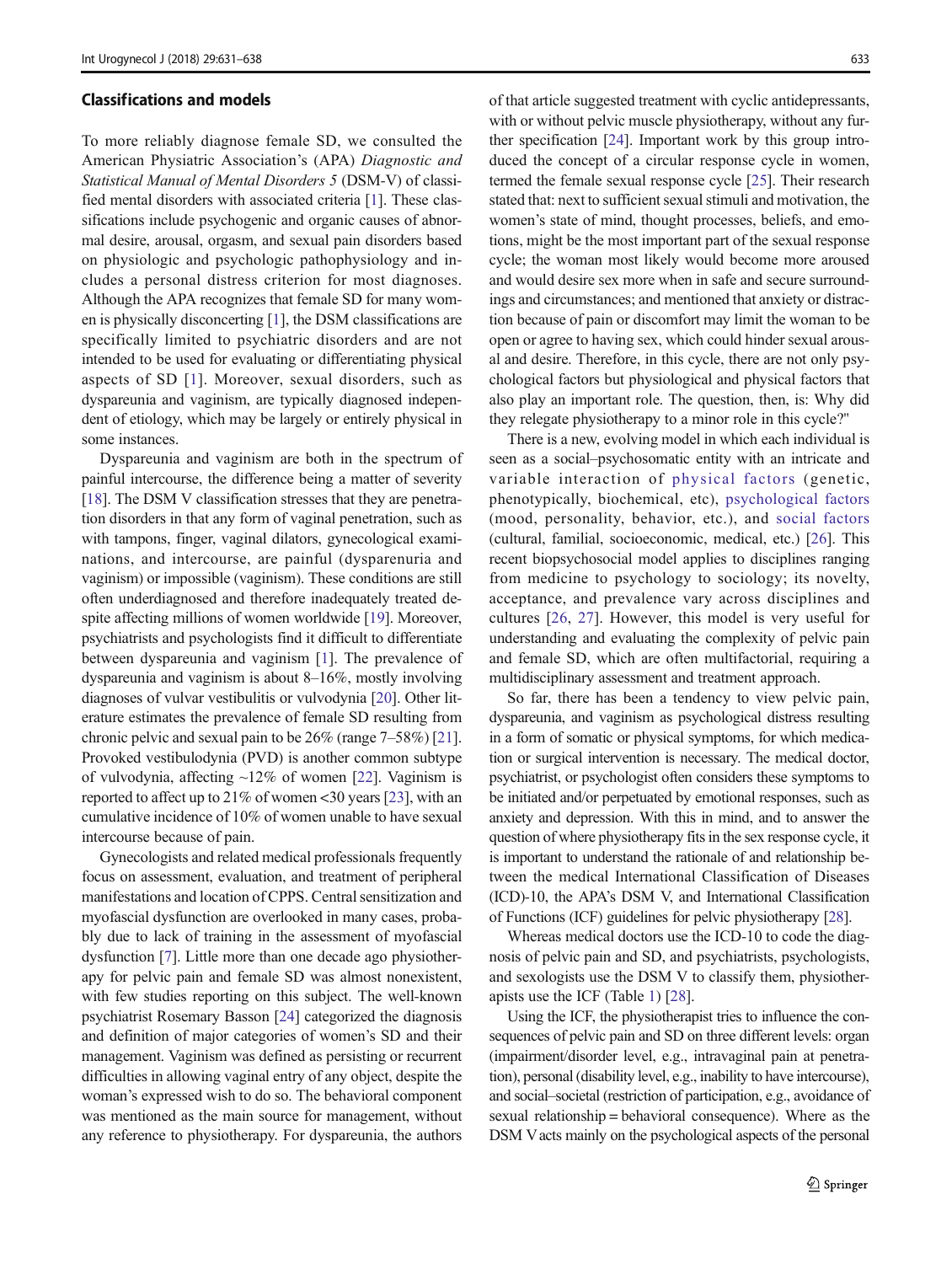| Terminology                     | Definition                                                                                                                                                             |
|---------------------------------|------------------------------------------------------------------------------------------------------------------------------------------------------------------------|
| Impairment                      | Loss or abnormality of psychological,<br>physiological, or anatomical structure<br>or function at organ level                                                          |
| Disability                      | Restriction or loss of ability of a person to<br>perform functions/activities in a normal<br>manner                                                                    |
| Restriction in<br>participation | Disadvantage due to impairment or disability<br>that limits or prevents fulfillment of a<br>normal role (depends on age, sex,<br>sociocultural factors) for the person |

<span id="page-3-0"></span>Table 1 Definitions of the International Classification of Functioning Terms: impairment, disability, and restriction in participation

and social–societal levels with the focus on (changing inadequate) behavior, the ICF incorporates organ levels considering local physical disorders and impairments [[28\]](#page-7-0).

In Basson's sex response cycle (Fig. 1), elements such as psychological and biological processing, arousal and responsive sexual desire, multiple reasons and incentives for instigating or agreeing to sex, and motivation require both adequate psychological and physical responses. Local pain or MTrP, overactive PFM, central sensitization-related hyperalgesia, and anxiety may hinder the state of mind around sex and/or sexual activity. In this setting, pelvic physiotherapy may be an

important treatment co-interevention with psychological counseling.

As an example of this interplay, the cause of pelvic pain and dyspareunia might be due to an injury to the PFM, connective tissue, or fascia as a result of a birth trauma, sexual or physical abuse, or episiotomy during vaginal delivery. This can lead to shortened and weak PFM, with MTrPs and restriction of connective tissue resulting in chronic pelvic pain and dyspareunia. Ongoing and unresolved local injuries may lead to spinal cord central sensitization, and dorsal-root reflexes at the spinal cord level lead to referred symptoms of frequency, urgency, and nocturia, and the eventual development of noninfectious cystitis. This, in turn, provokes more pain, urgency, frequency, and nocturia, resulting in further contraction/tension of PFM, with further shortening and restriction of connective tissue. [[13](#page-6-0), [14\]](#page-6-0). To date, it was the rare clinician who, when assessing cystitis, would take into consideration that its cause is related to a latent injury of the pelvic floor, with consequential central sensitization and dorsal-root reflexes. Most likely, the clinician would continue the diagnostic process with invasive techniques or prescription of medication, rather than referring the patient to pelvic physiotherapy. Women with pelvic pain and SD constitute a group of patients with significant morbidity. They do not merely experience pain; the pain causes difficulty in walking, maintaining a normal life, work ability, and social interactions.



Fig. 1 The female sexual response cycle (adapted from [[25\]](#page-7-0))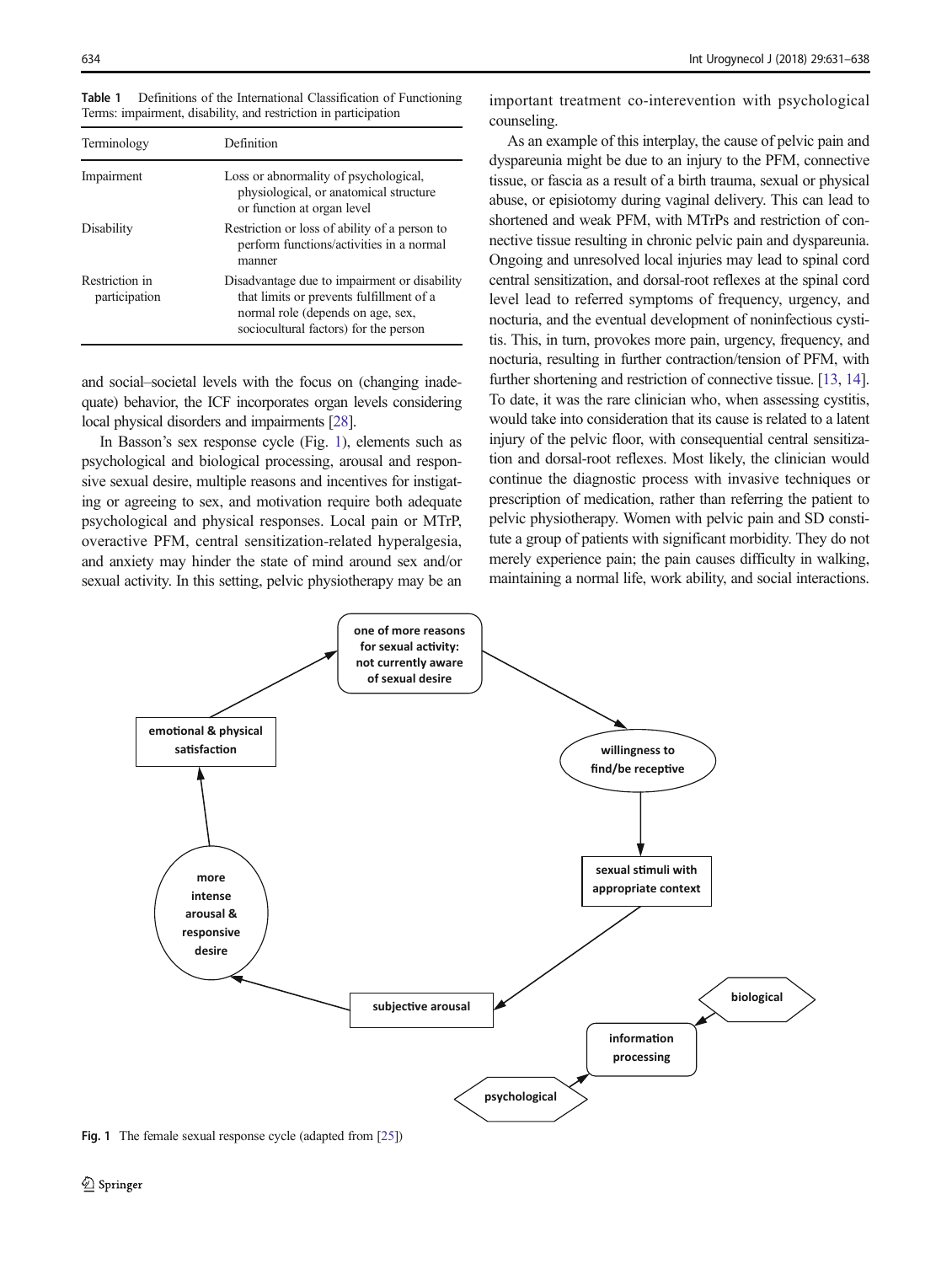As mentioned, pelvic pain and female SD are often related to PFM dysfunction, such as overactive or underactive pelvic floor or coordination disorders. Stress as the central factor provokes a vicious cycle, with pain leading to muscle tension, pressure, nerve entrapment, and reduced circulation, which results in muscle shortening, which leads to restricted movement, creation of MTrPs, and further pain as a consequence [\[29\]](#page-7-0). The cause of stress and/or pain is not a simple or single problem but is complex and multiple. By the time women with CPP are diagnosed with PFM dysfunction, they already have undergone many unsuccessful therapeutic trials that often provided no adequate relief. According to the interviewed keyopinion leaders, for such women, self-empowerment is essential, and the role of physiotherapy is critical. It is not just the pelvic floor but the global impact of pain on the body. Many patients not only have pelvic pain but many other musculoskeletal manifestations. The role of physiotherapy is to get to the heart of the matter by starting with the basics: helping the patient to stand, sit, and walk differently. In doing so, the musculoskeletal impact of decreased strain and improved comfort is the first result many patients notice. Then, the physiotherapist can move on to working specifically on the pelvic floor.

A multidisciplinary protocol, with a central role being physiotherapy, was developed at the University College Hospital, London, UK, with reported high levels of clinical efficacy and patient satisfaction (personal communication, Dr. Sohier Elneil, 2017). Physiotherapists need to be specifically trained and skilled in how to help patients avoid pain using cognitive and/or behavioral models, how to actively listen, and then how to display empathy for the emotional component of their patients' disease [[29](#page-7-0)].

In case of a referral to a pelvic physiotherapist, an accurate medical diagnosis is very important to determine the severity and impact of the disorder and to estimate success or failure of pelvic floor physiotherapy. In many cases, the presumed medical diagnosis (indication') lacks accuracy, and physiotherapists are thus confronted with heterogeneity and unclear grade of severity, which may limit success or even result in failure. That many women with dyspareunia or vaginism have high levels of anxiety in response to facing a physical examination of external and internal pelvic structures leads to conditions being underdiagnosed [[30\]](#page-7-0). Relevant scientific studies show that medical doctors did not specify pain location in 93%, duration in 44%, pathology in 74%, comorbidities in 95%, and additional inclusion/exclusion criteria in 65% of cases referred to physiotherapy [[2,](#page-6-0) [31](#page-7-0)]. In a review by Kavvadias et al., which included 69 articles, the site of pain was specified in only 45% of studies, and only 20% of medical doctors performed a digital examination of pelvic MTrPs for diagnosis [\[32\]](#page-7-0). Thus, because of lack of sufficient relevant medical information, referral data, and test results, focused physiotherapy was difficult to administer adequately.

There is a recent tendency to more frequently involve physiotherapists in the multidisciplinary assessment and treatment of female SD and pain management. Multidisciplinary guidelines [\[2\]](#page-6-0) and protocols (University College Hospital, 2017) are now available, and the Pain Clinic of the University Medical Center Groningen (UMCG), Groningen, The Netherlands, has developed the Pain Medicine Management Model. Whereas, in the past, the patient was assessed by one medical doctor and followed immediately by a treatment, assessment is now based on the patient's complaint, and a multidisciplinary approach to both evaluation and treatment is central to the new model. Through a multidisciplinary assessment, including a thorough history and physical exam, with additional testing/examination, as indicated, the team develops a comprehensive diagnosis that includes presumed pathophysiology of the (dominant) pain mechanism. The UMCG multidisciplinary pain center team consists of a medical team (urologist, gynecologist, surgeon), a psychologist (psychologist/psychiatrist/sexologist), and a physiotherapist. This team assess predominant nociceptive, neuropathic, nonneuropathic, somatic, visceral, and referred neuropathy, evaluating for the presence of peripheral and central sensitization and taking into account any provoking and perpetuating biopsychosocial factors. The assessment takes 1 h in each discipline. The patient can then be classified and the plan of care tailored accordingly [\[33](#page-7-0)].

In the following paragraphs, physiotherapeutic assesment and treatment are described and scientific evidence discussed.

#### Physiotherapeutic assessment and treatment

Cacchioni et al. examined and reported in detail sexual therapy for women involving body work: i.e., touch [[34\]](#page-7-0). Women seeking advice for sexual problems are assessed and treated using close scrutiny, measurement, and response to touch of the genital area by health-care providers, including a medical doctor and pelvic physiotherapist [[34\]](#page-7-0). Treatment may also involve instructing the woman in genital self-touch. A useful tool for managing CPP and female SD might be the so-called five-step ALLOW algorithm introduced by Sadovsky and Mulhall [[35\]](#page-7-0). Only once the current step has been fulfilled satisfactorily for both the patient and the physiotherapist is the next step initiated:

- Step 1: A: ask the patient whether you can proceed, then
- Step 2: L: legitimize each part of the body work in such a way that the patient feels completely in control
- Step 3: L: limitations, meaning that before and during body work the physiotherapist is, at all times, aware of his/ her own competence and skill level and the patient's emotions and feelings, referring, if necessary, to another professional
- Step 4: O: be open for further discussion and evaluation with the patient and, if necessary, other competent colleagues or disciplines of the multidisciplinary team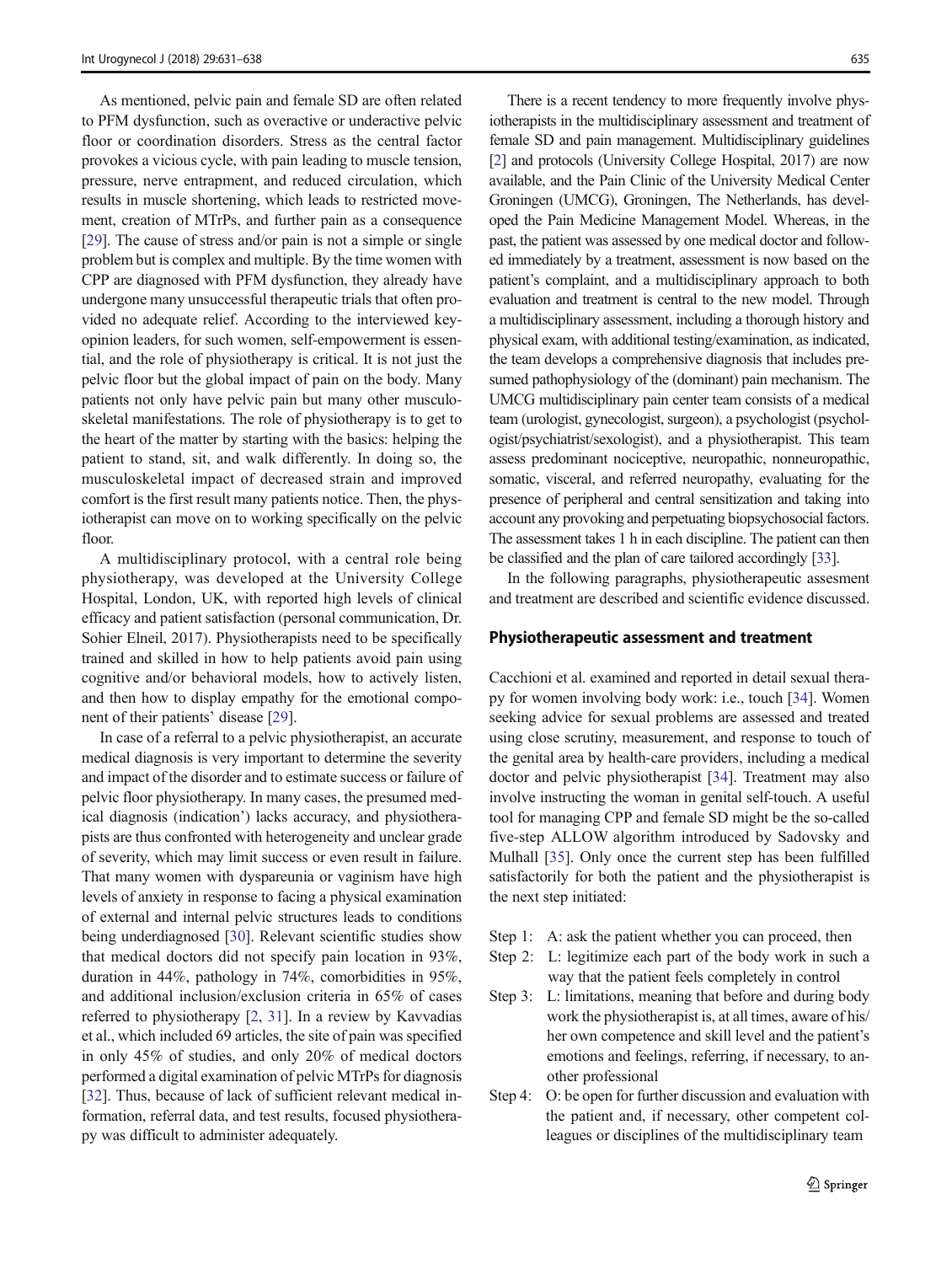Step 5: W: work to develop a treatment plan with the patient and other disciplines

### Physical exam

Before beginning the physical exam, the physiotherapist informs the patient about the nature of the procedure, helps the patient feel comfortable, and sets clear boundaries [\[34](#page-7-0)]. The physiotherapist also explains the difference between the objectives and execution of the physical exam to be performed by their physician and physiotherapist. The physiotherapist attends to women's immediate complaints of sexual discomfort or displeasure, using body work to encourage them to feel more in control during the procedures and sexual activities. Patients have described the body work as therapeutic and empowering. Assessment and treatment modalities use visualization and hands-on techniques that stimulate patient reconnection with their bodies, rather than simply expressing a sensation of objective feelings. These strategies are often highly valued by patients because of the careful and gradual approach, which encourages women to be active participants in the overall process [[34\]](#page-7-0).

After a general inspection of posture and stability of spine and pelvis, the physical exam begins with inspection of the abdominal wall and observation of the patient's breath while in the supine position. The perineal region is then examined, observing skin (color, temperature), scars, irregularities, moisture, etc. Next, a neuromuscular exam, assessing dermatomes, myotomes, searching for MTrPs, allodynia (skin-rolling test, pinch-and-roll technique), hyperalgesia (Wartenberg pinwheel), nerve entrapment, and pain points is performed. Muscle activity (tone) of lower back, hip, leg, and abdominal muscles is examined using palpation. Pelvic floor muscle activity (tone), spasms, and relaxation is assessed using internal palpation and/or biofeedback [\[7,](#page-6-0) [36\]](#page-7-0).

More detailed information can be found elsewhere [\[37\]](#page-7-0).

# **Treatment**

Information about the patient's underlying health problem and education are always the starting point of treatment. Education includes explaining CPP pathophysiology and female SD, involvement of PFM, healthy vulvovaginal and sexual behaviors, factors influencing pain intensity, relaxation techniques, sexual function, and recovery of nonpainful sexual activities [[38](#page-7-0)]. Physiotherapist-assisted stretching of the muscles of the back, lower extremities, and abdomen, in addition to nerve gliding to facilitate movement in restricted nerves, is important [\[30](#page-7-0)]. Stretching and strengthening techniques are then introduced to address muscle weakness, allowing for balance and stability.

As central sensitization and myofascial involvement may contribute to CPP and associated SD, physiotherapists use strategies

that address treatment of MTrPs and pain regions, especially those that have been clinically tested and enhanced by scientific studies. Myofascial release involves physiotherapy and manual therapy modalities, including deep-pressure massage, stretching, joint mobilization, foam rollers [\[39\]](#page-7-0), and other triggerpoint release techniques, such as vibration, transversal or flat palpation [\[39,](#page-7-0) [40](#page-7-0)] and dry needling [\[41](#page-7-0)]. At each session,  $\sim$ 30 min is dedicated to these manual techniques to increase flexibility, decrease TrP-related pain and tension, and increase balance and stability. Other pain management strategies, including general and specific respiratory and relaxation exercises, aim to enhance patient's self-management and self-empowerment skills [\[11](#page-6-0), [42\]](#page-7-0). Aredo et al. reported: "this dual approach addresses physiological and psychological components of chronic myofascial pain, alleviates MTrP-related pain, and furnishes patients with coping strategies to redirect their focus during a painful episode" [\[7\]](#page-6-0).

Other frequently used treatment modalities are pain management programs to promote behavior change [\[43\]](#page-7-0), PFM training [\[44,](#page-7-0) [45\]](#page-7-0), biofeedback, electrical stimulation [[46](#page-7-0)], and balloons and pelots for dilitation of vaginal tissues [\[47](#page-7-0)]. Goldstein et al. described a program of PFM training for vulvodynia [[30](#page-7-0)] involving pelvic and core mobilization and stabilization techniques; connective tissue, visceral, and neural mobilization; and internal and external MTrP° release. Biofeedback and electrical stimulation assisted in decreasing tender points and tissue restrictions. The aim was to restore the proper length of the PFM and tissues, decreasing neural tension and dyspareunia. Vaginal dilators are recommended to normalize muscle tone, desensitize hypersensitive areas of vulva and vagina, and restore sexual function [[48](#page-7-0)]. The daily home maintenance program involves relaxation and respiratory exercises, PFM training, stretching techniques, and the use of vaginal dilatators, if indicated [[38](#page-7-0)].

#### Scientific evidence for pelvic physiotherapy

Recently, some qualitative studies have been published on the effects of pelvic physiotherapy for CPP and female SD. Weiss et al. reported that regular in-clinic and at-home PFM training augments the support function of the pelvic floor, increases blood flow, and stimulates PFM proprioception, contributing to more intense orgasm [\[49\]](#page-7-0). In a review on chronic pelvic floor dysfunction, Hartmann et al. concluded that referral to a pelvic physiotherapist should occur routinely as part of the multidisciplinary approach for all women who present with any type of vulvovaginal pain [\[5\]](#page-6-0). Research indicates that pelvic physiotherapy is safe and effective and can dramatically improve symptoms related to CPP and chronic PFD. Pelvic physiotherapy stimulates self-empowerment of women and supports recovery of function they may have lost due to pain and dysfunction. Sadownik et al. [\[50](#page-7-0)], in a qualitative retrospective study; Brotto et al. [\[51](#page-7-0)], in a longitudinal prospective study; Goldstein et al. [\[30\]](#page-7-0), in a report of the expert committee of the Fourth International Consultation on Sexual Medicine; and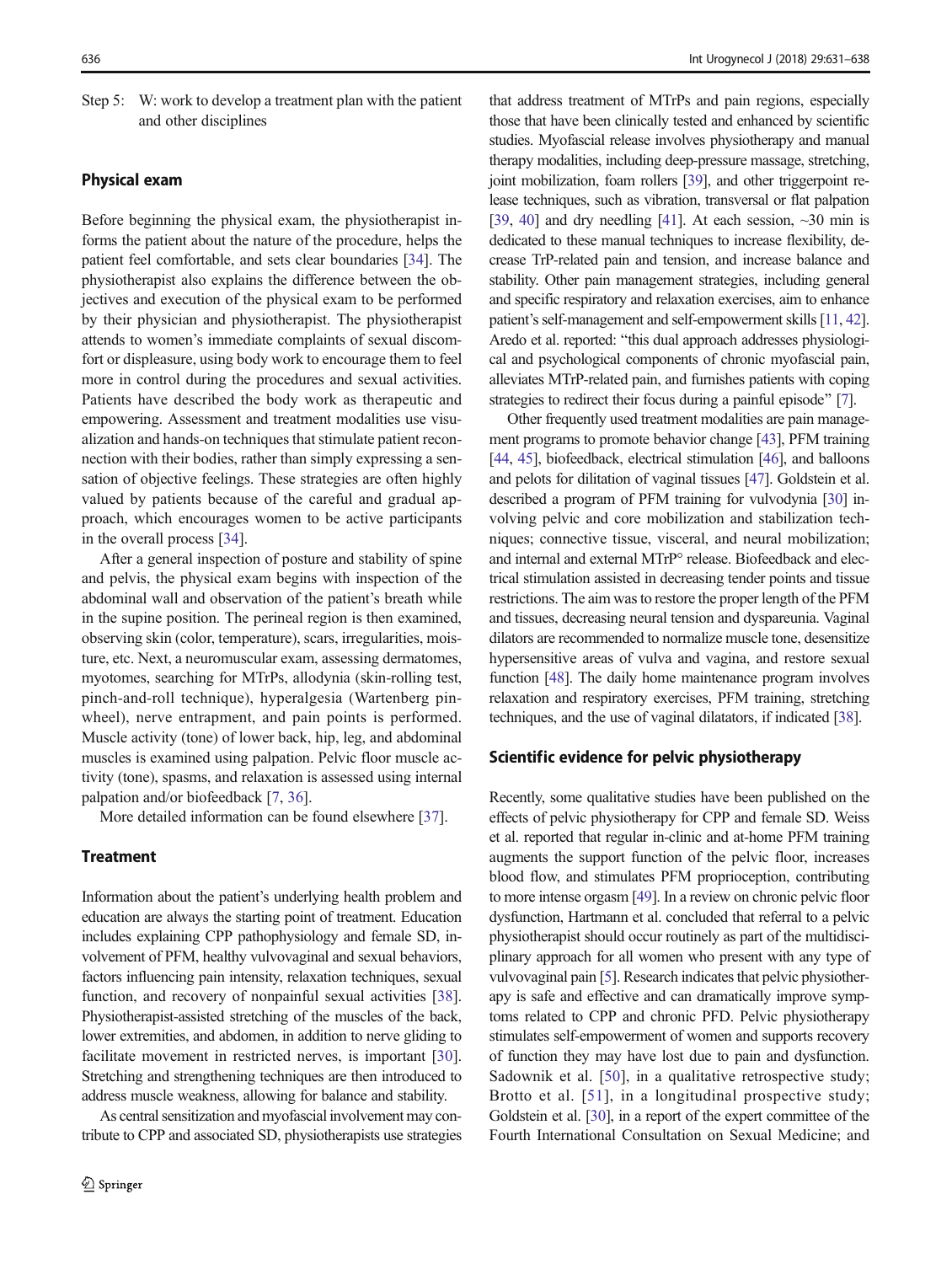<span id="page-6-0"></span>Goldfinger et al. [\[52\]](#page-7-0), in an RCT; emphasize the efficacy of pelvic physiotherapy as part of the multidisciplinary approach for CPP and SD. Goldstein et al. stated that physiotherapistassisted stretching of all muscles related to the pelvis, abdomen, low back and upper legs, in addition to nerve gliding to facilitate movement in restricted nerves, is necessary to improve CPP and SD [\[30](#page-7-0)]. The authors reported that stretching exercises and strength training restored balance and stability, proper PFM and fascia tissue length, and decreased neural tension and dyspareunia. In a RCT Goldfinger et al. investigated effects on provoked vestibulodynia by comparing cognitive behavioral therapy and multimodal physiotherapy [[52](#page-7-0)]. The physiotherapy protocol combined education, PFM exercises, manual techniques, surface electromyographic biofeedback, progressive vaginal penetration exercises through the use of four silicone vaginal dilators of varied diameter, stretching of hip muscles, deep breathing, global body relaxation exercises, and pain management techniques. They concluded that both interventions are effective treatment options for women with provoked vestibulodynia. Sadownik et al. stated that behavioral change stimulated by physiotherapy that enhances the patient's bodily experience is an important aspect in improving self-efficacy and decreasing the experience of overly negative cognitions [\[50](#page-7-0)].

One RCT found that vaginal electrical stimulation improved the sexual experience of women with PFD who scored low on the Female Sexual Function Index (FSFI) [\[53](#page-7-0)]. A longitudal prospective study showed that transcutaneous electrical nerve stimulation (TENS) was feasible and beneficial for treatmentresistant provoked vestibulodynia [\[54\]](#page-7-0). In an RCT of women with pelvic and sexual pain, Zoorob et al. concluded that pelvic physiotherapy improves sex life and decreases pain in an equivalent response to injections [[55](#page-7-0)]. An RCT comparing the effect of physiotherapy with surgery resulted in similar outcomes [\[56\]](#page-7-0).

# Conclusions

CPP and female SD are prevalent and multifactorial issues that threaten women's quality of life. As part of the multidisciplinary team, and because of its holistic and whole-body approach, pelvic physiotherapy can contribute significantly to assessing and treating such women, and clinical and scientific research indicate its efficacy and safety. The role of pelvic physiotherapy for these patients remains a relatively untapped resource. Further high-quality RCTs are warranted for several physiotherapeutic modalities and protocols and to determine their long-term effects in the integrated treatment plan of women with CPP and SD.

Acknowledgements I would like to express my gratitude to Sohier Elneil, Ph.D., M.D., gynecologist; Bert Messelink, M.D., urologist and sexologist; Fetske Hogen Esch, pelvic physiotherapist; Maura Seleme, Ph.D., pelvic physiotherapist; Nucelio Lemos, Ph.D., M.D.; gynecologist, for their advice and contributions to this manuscript; and Steven Swift, M.D., gynecologist, for his correction of the English language.

#### Compliance with ethical standards

Conflicts of interest None.

Open Access This article is distributed under the terms of the Creative Commons Attribution 4.0 International License (http:// creativecommons.org/licenses/by/4.0/), which permits unrestricted use, distribution, and reproduction in any medium, provided you give appropriate credit to the original author(s) and the source, provide a link to the Creative Commons license, and indicate if changes were made.

# References

- 1. American Psychiatric Association. Diagnostic and statistical manual of mental disorders. 5th ed. Arlington, VA: American Psychiatric Association; 2013.
- 2. Engeler D, Baranowski AP, Borovicka J, Cottrell AM, Dinis-Oliveira P, Elneil S, Hughes J, Messelink EJ, Williams AC. Guidelines Associates: Goonewardene S, Schneider MP. EAU Guidelines on Chronic Pelvic Pain. Limited update March 2017.
- 3. Laursen BS, Bajaj P, Olesen AS, Delmar C, Arendt-Nielsen L. Health related quality of life and quantitative pain measurement in females with chronic non-malignant pain. Eur J Pain. 2005;9(3):267–75.
- 4. Hoffman D. Understanding multisymptom presentations in chronic pelvic pain: the inter-relationships between the viscera and myofascial pelvic floor dysfunction. Curr Pain Headache Rep. 2011;15:343–6.
- 5. Hartmann D, Sarton J. Chronic pelvic floor dysfunction. Best Pract Res Clin Obstet Gynaecol. 2014;28:977–90.
- 6. Willard F. Basic mechanisms of pain. In: Audette JF, Bailey A, editors. Integrative pain medicine: the science and practice of complementary and alternative medicine in pain management. Totowa, NJ: Humana Press; 2008. p. 19–61.
- 7. Aredo JV, Heyrana KJ, Karp BI, Shah JP, Stratton P. Relating chronic pelvic pain and endometriosis to signs of sensitization and Myofascial pain and dysfunction. Semin Reprod Med. 2017;35:88–97.
- 8. Simons DG. Clinical and etiological update of myofascial pain from trigger points. J Musculoskeletal Pain. 1996;4(1–2):93–122.
- 9. Simons DG, Travell JG, Simons LS. Myofascial pain and dysfunction: the trigger point manual. Vol 1. 2nd ed. Baltimore, MD: Williams & Wilkins; 1999.
- 10. Simons DG, Travell JG, Simons LS. Myofascial pain and dysfunction: the trigger point manual, vol. 2. Baltimore, MD: Williams & Wilkins; 1992.
- 11. Pastore EA, Katzman WB. Recognizing myofascial pelvic pain in the female patient with chronic pelvic pain. J Obstet Gynecol Neonatal Nurs. 2012;41(5):680–91.
- 12. Knoepp LR, Shippey SH, Chen CC, Cundiff GW, Derogatis LR, Handa VL. Sexual complaints, pelvic floor symptoms, and sexual distress in women over forty. J Sex Med. 2010;7(11):3675–82.
- 13. Faubion SS, Shuster LT, Bharucha AE. Recognition and management of nonrelaxing pelvic floor dysfunction. Mayo Clin Proc. 2012;87(2):187–93.
- 14. Fashokun TB, Harvie HS, Schimpf MO, Olivera CK, Epstein LB, Jean-Michel M, et al. Sexual activity and function in women with and without pelvic floor disorders. Int Urogynecol J. 2013;24(1):91–7.
- 15. Kotarinos RK. Pelvic floor physical therapy in urogynecologic disorders. Curr Womens Health Rep. 2003;3(4):334–9.
- 16. Salonia A, Zanni G, Nappi RE, Briganti A, Dehò F, Fabbri F, et al. Sexual dysfunction is common in women with lower urinary tract symptoms and urinary incontinence: results of a cross-sectional study. Eur Urol. 2004;45(5):642–8. discussion 648